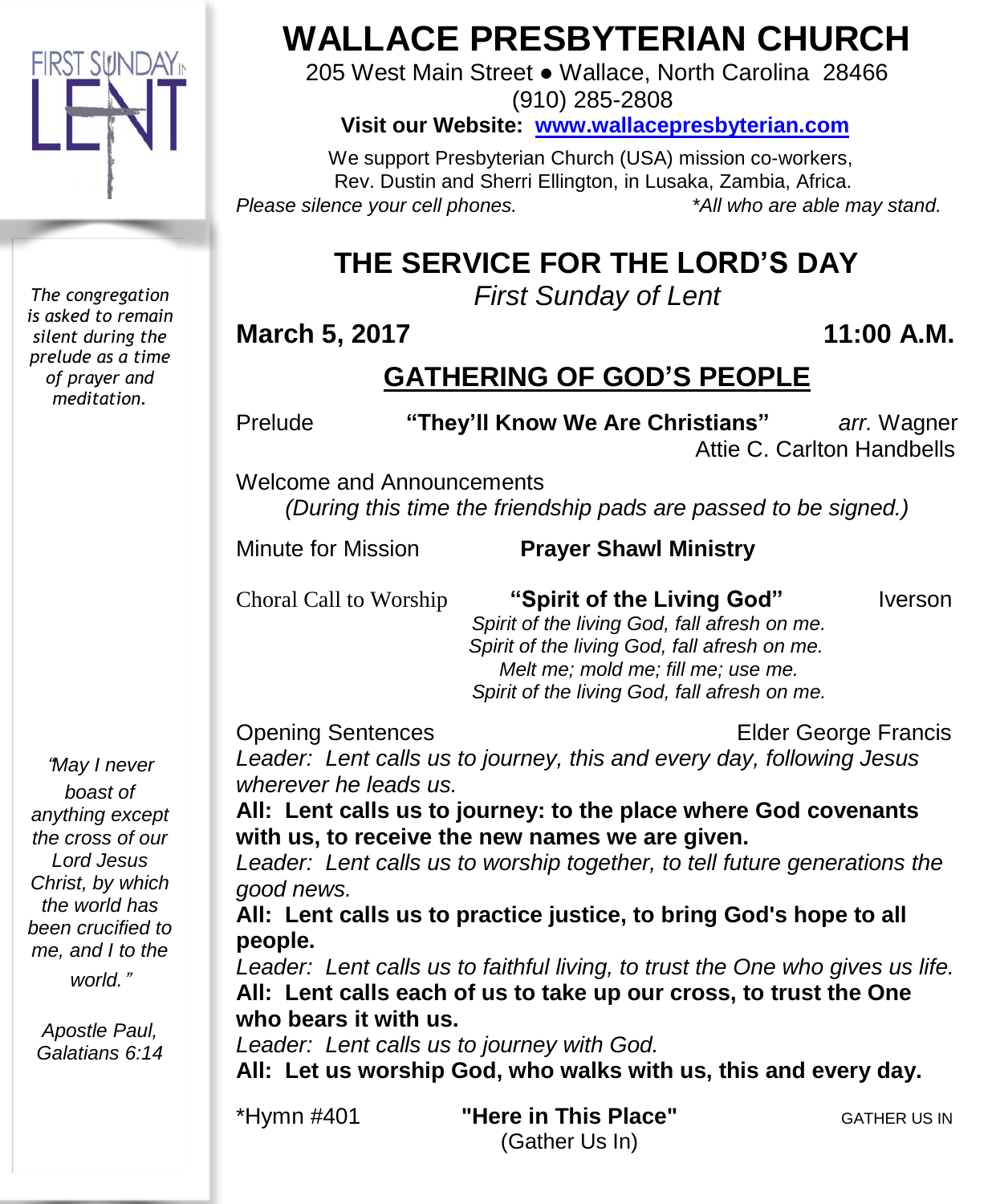"*Lord Jesus, you are my righteousness, I am your sin. You took on you what was mine; yet set on me what was yours. You became what you were not, that I might become what I was not.*"

> *Martin Luther, 16th century reformer*

"*. . . looking to Jesus the pioneer and perfecter of our faith, who for the sake of the joy that was set before him endured the cross, disregarding its shame, and has taken his seat at the right hand of the throne of God.*" *Hebrews 12:2*

### \*Unison Prayer of Confession

*Merciful God, Jesus revealed the great depth of your love in his determination to defeat evil even when this meant giving up his own life. Forgive us, O God, when we allow the power of evil to flourish because we fear that taking up one's cross would be just too costly an exercise. Gracious and loving God, forgive our lack of trust in you; Have mercy on us and forgive us. Help us when we hesitate, and strengthen us when we are weak. Breathe your Spirit afresh into our hearts, minds, and lives, so that we have the courage to follow Jesus wherever he takes us. Lord, hear our prayers . . .*

*(A time for silent prayers of confession . . .)*

### Responsive Assurance of Pardon

*Leader: Hear and believe these words about God's amazing grace,* "*Faith was reckoned as righteousness...to us who believe in the One who raised Jesus our Lord from the dead, who was handed over to death because of our sins and was raised for the sake of our righteousness.*" *(Romans 4:20-25)*

### **All: grace experienced through Jesus' sacrificial love, as forgiveness of sins. Thanks be to God!**

\*Gloria Patri *Glory Be to the Father*

*Glory be to the Father, and to the Son, and to the Holy Ghost; as it was in the beginning, is now, and ever shall be, world without end. Amen, amen.*

# **PROCLAIMING GOD'S WORD**

P.A.T.H. (Presbyterian Answer to Hunger) OFFERING

### Children's Sermon

.

## Anthem **"I Come to the Cross** *with* **Near the Cross"** *arr.* Larson

*I come to the cross seeking mercy and grace, I come to the cross where You died in my place. Out of my weakness and into Your strength; Humbly I come to the cross. Your arms are open, You call me by name, You welcome this child that was lost. You paid the price for my guilt and my shame, Jesus, I come to the cross. Jesus, keep me near the cross, there a precious fountain, Free to all, a healing stream, flows from Calvary's mountain. In the cross, in the cross, be my glory ever, Till my raptured soul shall find rest beyond the river. Near the cross! O Lamb of God, bring its scenes before me; Help me walk from day to day with its shadows o'er me. Jesus, I come to the cross.*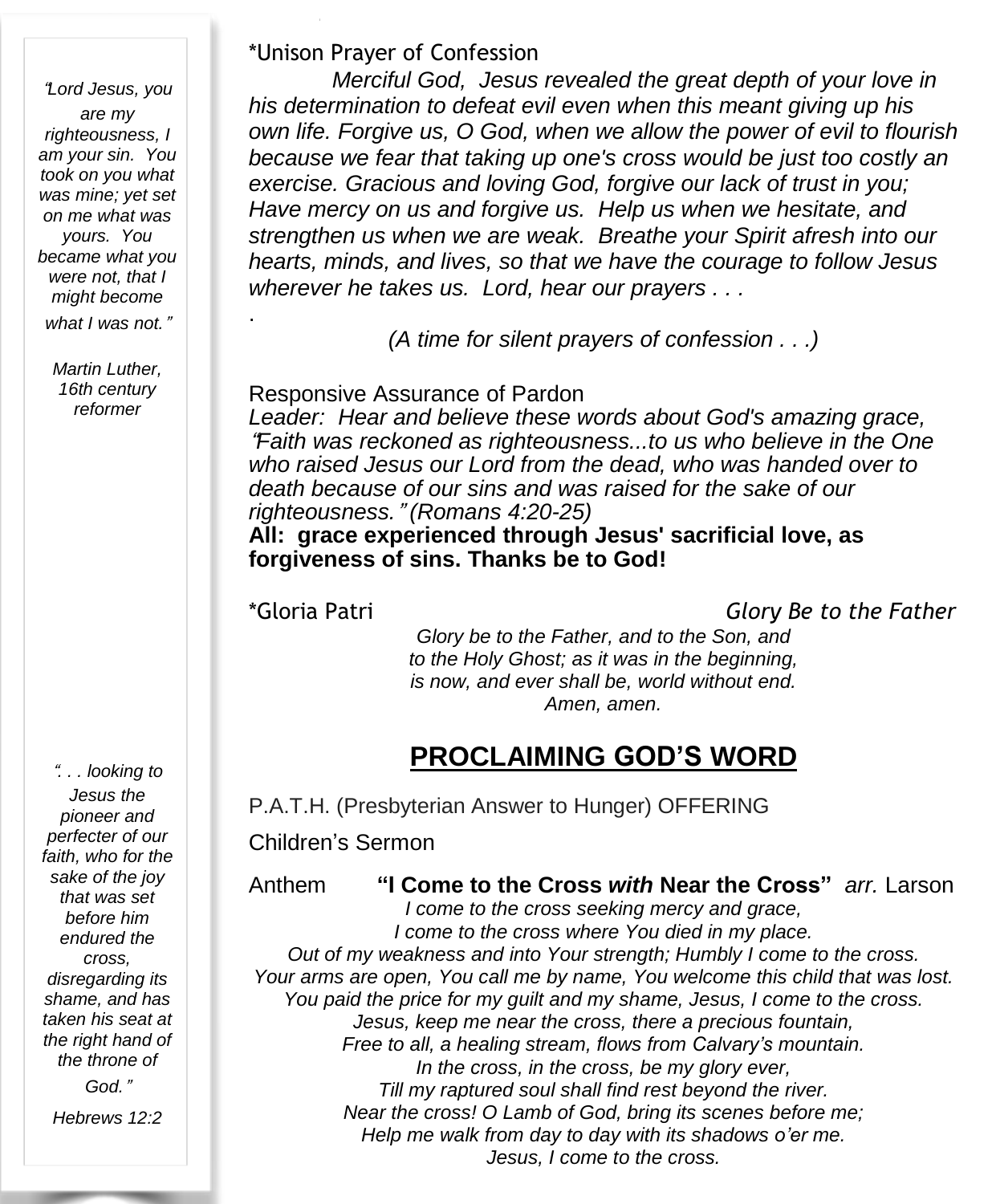Prayer for Illumination

*Holy God, reveal your presence to us this day as we journey this path with your Son. Through all of life*'*s trials and tribulations your Word sustains us for the journey ahead. Send your Spirit upon us that we might listen, discern, and take heart. Be near us this day and may your Word stay with us and dwell with us forever; through Jesus Christ, the Word made flesh. Amen.*

| Epistle Lesson                                                 |                                                                     | <b>Elder George Francis</b> |
|----------------------------------------------------------------|---------------------------------------------------------------------|-----------------------------|
|                                                                | 1 Corinthians 1:18-25                                               | $+$ Page 926                |
| *Hymn #228                                                     | "Were You There"                                                    | <b>WERE YOU THERE</b>       |
|                                                                | Old Testament Lesson Psalm 27 (Hymn #90 in Glory to God) + Page 437 |                             |
| <b>New Testament Lesson</b>                                    | Acts 2:14-42                                                        | +Pages 885, 886             |
| Sermon "Crucified, But Lord and Messiah" Dr. Philip K. Gladden |                                                                     |                             |

A Time for Silent Reflection Pastoral Prayer with the Lord's Prayer RECOGNITION OF NEW MEMBERS

## **GIVING THANKS TO GOD**

Presentation of Tithes and Offerings Offertory **"Spirit of God"** McChesney

Attie C. Carlton Handbells

\*Doxology and Prayer of Dedication *Praise God from whom all blessings flow; Praise Him all creatures here below; Praise Him above ye heavenly host; Praise Father, Son, and Holy Ghost. Amen.*

\*The Affirmation of Faith: The Christ Hymn (Philippians 2:5-11) Let the same mind be in you that was in Christ Jesus, who, though he was in the form of God, did not regard equality with God as something to be exploited, but emptied himself, taking the form of a slave, being born in human likeness. And being found in human form, he humbled himself and became obedient to the point of death—even death on a cross. Therefore God also highly exalted him and gave him the name that is above every name, so that at the name of Jesus every knee should bend, in heaven and on earth and under the earth, and every tongue should confess that Jesus Christ is Lord, to the glory of God the Father.

"*For I decided to know nothing among you except Jesus Christ, and him crucified.*"

*Apostle Paul, 1 Corinthians 2:2*

"*We give glory to you, Lord, who raised up your cross to span the jaws of death.*"

*St. Ephrem the Syrian, 4th century A.D. Christian deacon and hymn writer*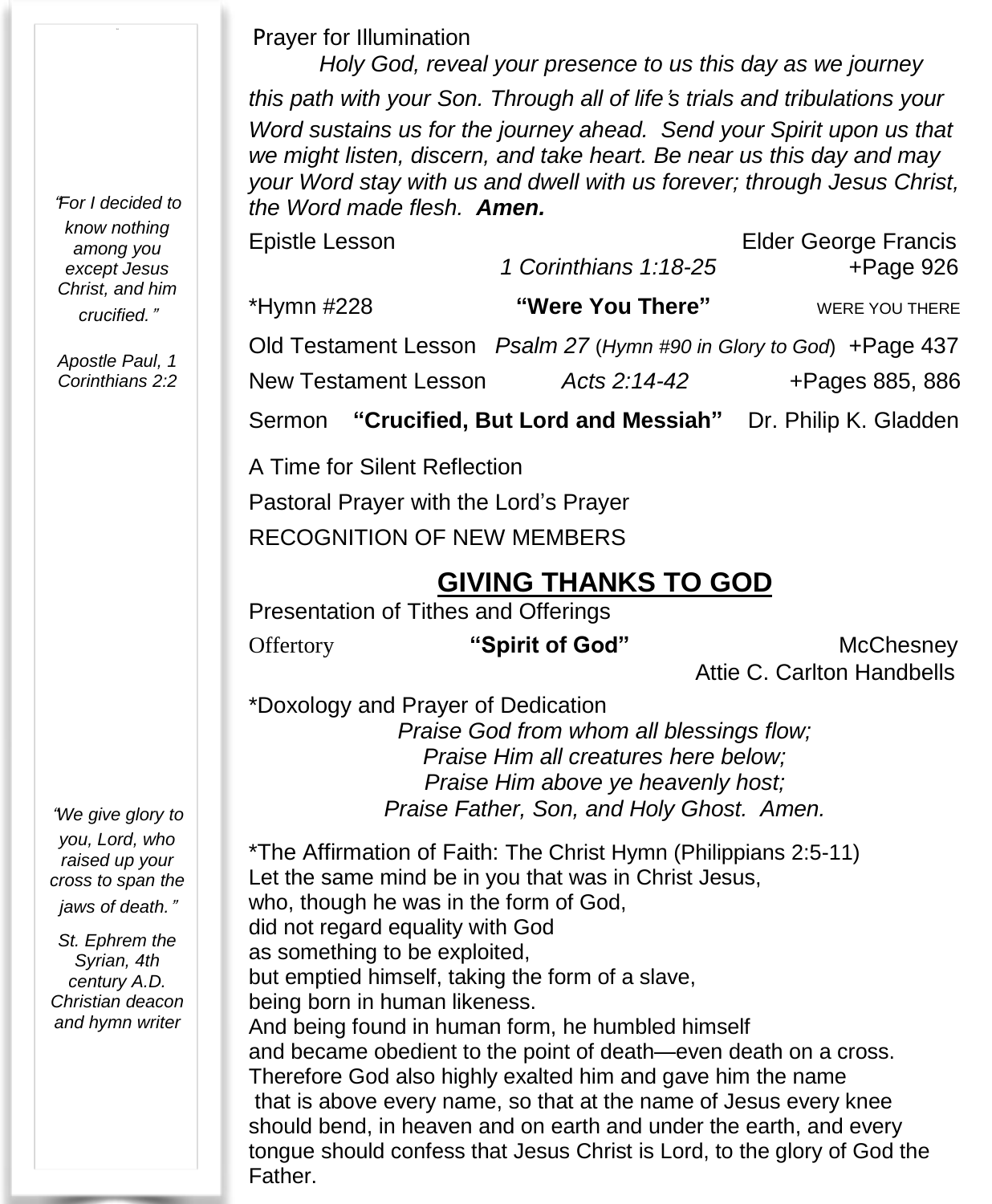\*Hymn #264 **"At the Name of Jesus"** KING'S WESTON

\*Benediction

 Choral Benediction **"There Is a Redeemer"** Green  *Thank you, O my Father, for giving us your Son, And leaving your Spirit till the work on earth is done. Amen.*

\*Postlude

\**All who are able may stand.* +*The page number in the pew Bible.*

SHAWLMINISTRY

 **Prayer Shawl Ministry Team Celebrates Their Second Year Anniversary On January 18, 2017**

#### **Members:**

**Mary Ayres Cindy Barrow Mary Carone Shirley Carlton Marilyn Frater Susie Gaus Laura Hinson Dottie Obenour Carol Potter Sandy Ward Vanessa Ward Joan West Pat Wilson Christy Wintrode**

 **In the second year 87 prayer shawls were made. We gave away 66 prayer shawls 1 lap blanket 3 baptism shawls 9 baby afghans**

**We are very grateful for the generous donations to our ministry provided through our fellowship dinners sponsored by Congregational Care Ministry Team, Yarn donations, and money donated by the congregation that enabled us to provide these wonderful handmade items.**

**We have sent prayer shawls to Boston MA; Cedar Springs MI; Cape Cod MA; Indialantic FL; Philadelphia, PA; Atlanta GA; Annapolis, MD; Texas; Surf City, NC; Connecticut; Wisconsin; California; Utah; South Carolina; Raleigh, NC; Chicago, IL; New York City, NY; and Romania.**

**We are thankful for our ministry team and their interest in creating lovely prayer shawls for lovely people. If you can knit or crochet and would like to join our Ministry Team, please contact Dottie Obenour or one of the members. Thank you and God Bless.**

"*The cross is not a symbol for general human suffering and oppression. Rather, the cross is a sign of what happens when one takes God*'*s account of reality more seriously than Caesar*'*s. The cross stands as God*'*s (and our) eternal no to the powers of death, as well as God*'*s eternal yes to humanity.*"

*Stanley Hauerwas, professor emeritus of ethics at Duke Divinity School and Duke School of Law*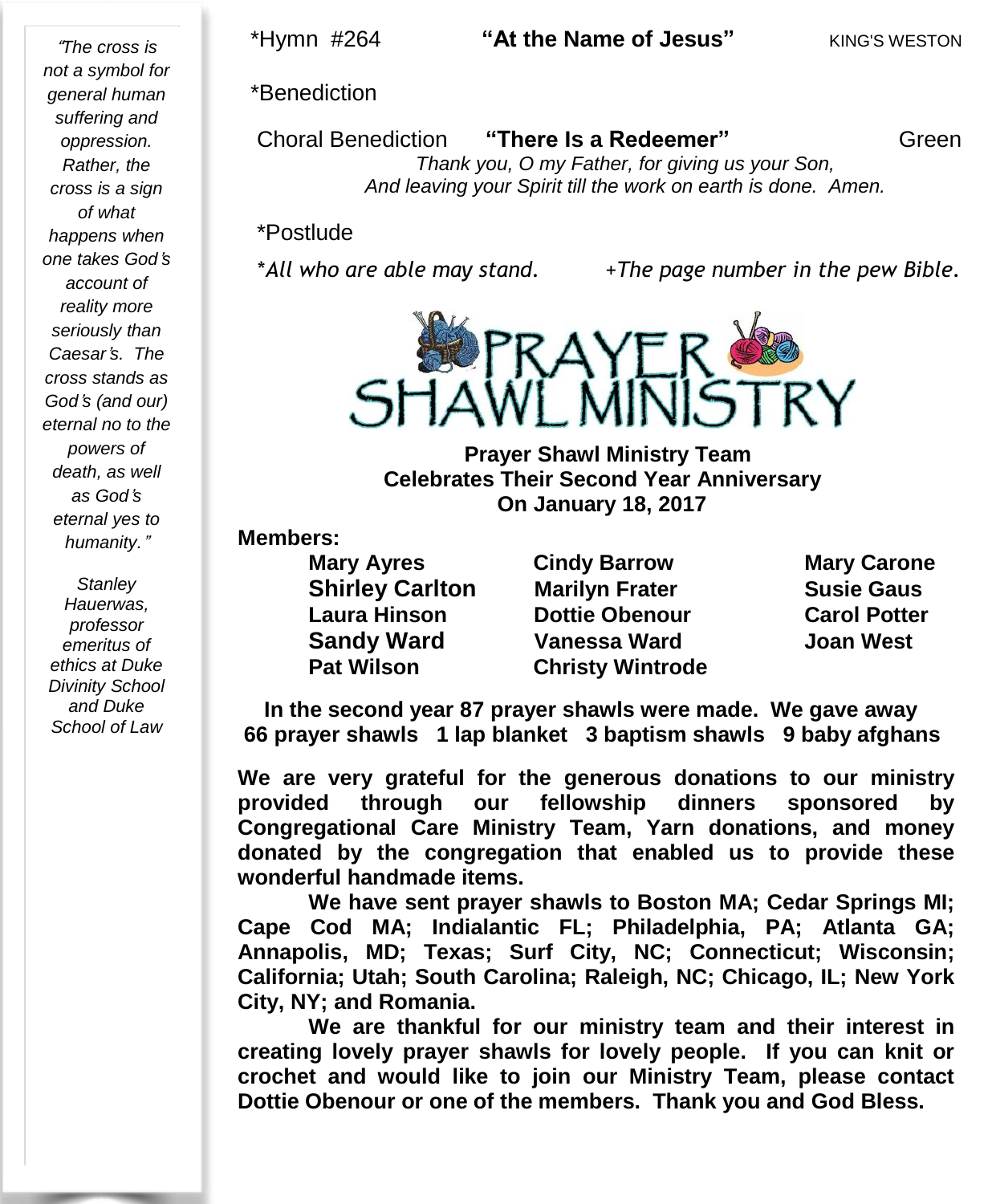| <b>WEEKLY CALENDAR</b>         |                             |                                         |  |
|--------------------------------|-----------------------------|-----------------------------------------|--|
| Sunday, March 5                | <b>FIRST SUNDAY IN LENT</b> |                                         |  |
|                                | $9:40$ am                   | <b>Opening Assembly</b>                 |  |
|                                | $10:00$ am                  | <b>Sunday School</b>                    |  |
|                                | $11:00$ am                  | Worship with P.A.T.H. offering          |  |
|                                | $12:15 \text{ pm}$          | Covered Dish Luncheon & Mission Program |  |
|                                | $5:00 - 7:00$ pm            | Youth Fellowship                        |  |
| Tuesday, March 7               | $6:30$ pm                   | Presbyterian Men, Oak Plain PC          |  |
| Wednesday, March 8             | $10:00$ am                  | Bible Study, Church Office Building     |  |
|                                | $6:00$ pm                   | Handbells                               |  |
|                                | $7:15 - 8:15$ pm            | Bible Study, Room 304                   |  |
|                                | $7:30$ pm                   | <b>Choir Practice</b>                   |  |
| Thursday, March 9              | 12 noon                     | Lenten Worship & Luncheon,              |  |
|                                |                             | <b>Wallace United Methodist Church</b>  |  |
| Friday - Saturday, March 11-12 |                             | Presbytery Middle School Retreat, Camp  |  |
|                                |                             | Kirkwood                                |  |

# **NOTES AND ANNOUNCEMENTS**

- **This morning** we receive our quarterly P.A.T.H. (Presbyterian Answer to Hunger) offering. This offering supports the Hunger Program of the Presbytery of Coastal Carolina. The Hunger Program provides food for children in Haiti and Malawi as well as grants for congregational food ministries, such as our Helping Hands Food Pantry. Thank you for your generous contributions!
- **Bruce and Barbara Lyon** were received as members of our congregation by transfer from the North Raleigh Presbyterian Church, Raleigh, NC at a called session meeting last Sunday afternoon at the Rosemary Rest Home in Rose Hill. Bruce is a resident at The Rosemary and Barbara lives in River Landing. Welcome!
- **Please join** the minister for a Bible study on Mark 8:27 9:1 on Wednesday, March 8 from 10:00 - 11:00 a.m. (Church Office Building) or 7:15 - 8:15 p.m. (Room 304).
- **The first Lenten worship service** will be Thursday, March 9 at 12 noon at the Wallace United Methodist Church. Speaker: Rev. Philip Gladden. You are invited to stay for a light lunch after worship.



## **Wallace United Methodist Church Worship & Lunch 12:00 PM**

 **Thursday, March 9, 2017** Rev. Philip Gladden (Wallace Presbyterian Church) preacher Lunch to follow  **Thursday, March 16, 2017** Rev. Al Thompson (First Baptist Church) preacher Lunch to follow  **Thursday, March 30, 2017** Rev. Buck Garrison (Bethel Wesleyan Church) preacher Lunch to follow